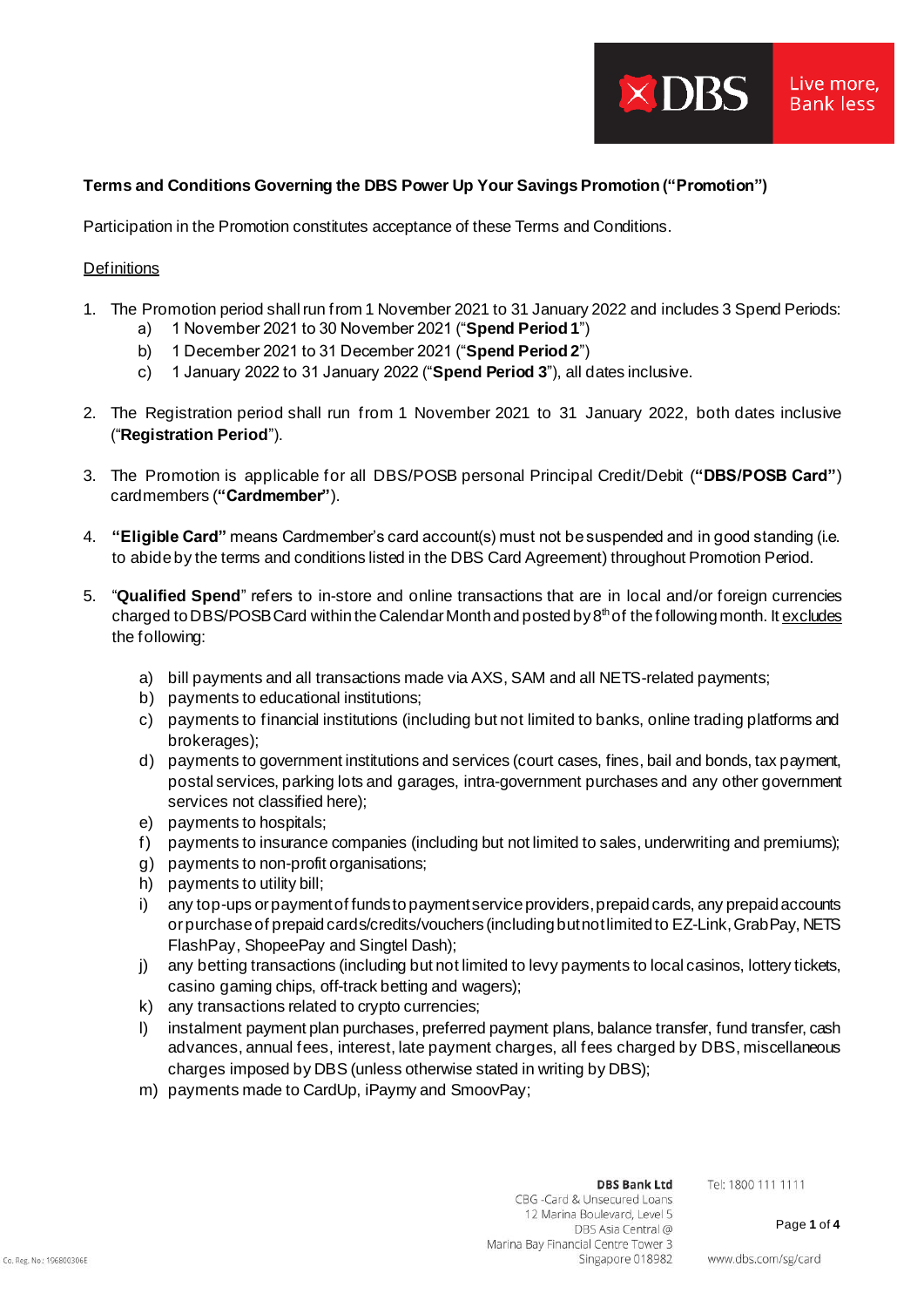n) payments to professional service providers (including but not limited to accounting, auditing, bookkeeping services, advertising services, funeral services, legal services and attorneys, and Pay+Earn);

 $\times$  DBS

Live more. **Bank less** 

- o) pre-authorised transactions on the Card account (e.g. hotel bookings);
- p) payments made via online banking, telephone or mail order; and
- q) any other transactions determined by DBS from time to time.

## Eligibility and Mechanics

- 6. Principal Cardmember must fulfil the following mechanics to qualify for the Promotion as a Qualified Cardmember ("**Qualified Cardmember**"):
	- a) Log in to DBS PayLah! app, select 'Rewards' at the bottom menu bar, then tap 'Join Now' on 'DBS Power Up Your Savings' promo banner. For new users, download DBS PayLah! app via App Store or Google Play Store and
	- b) Be among the **first 50,000 Principal Cardmembers** to successfully register your participation via the app. Qualified Spend will only be tracked after successful registration of the Promotion. All transactions made before the date that Cardmember has registered will not be considered even if they are made within the Spend Period.
	- c) Get 8% Cashback of Spend Goal by accumulating Qualified Spend and meet the Personalised Spend Goal within Spend Period(s) as shown in the table below ("**Reward**"). Qualified Cardmembers will each be assigned to one of the following Spend Tiers and are not allowed to change their Spend Tiers during the Promotion Period.

| <b>Spend Period 1</b><br>1 November 2021-30 November 2021 |          |                           |  |  |
|-----------------------------------------------------------|----------|---------------------------|--|--|
| <b>Personalised Spend Goal</b>                            |          | 8% Cashback of Spend Goal |  |  |
| Tier 1                                                    | S\$250   | S\$20 Cashback            |  |  |
| Tier 2                                                    | S\$400   | S\$32 Cashback            |  |  |
| Tier 3                                                    | S\$800   | S\$64 Cashback            |  |  |
| Tier 4                                                    | S\$1,600 | S\$128 Cashback           |  |  |
| Tier 5                                                    | S\$3,600 | S\$288 Cashback           |  |  |

| <b>Spend Period 2</b><br>1 December 2021-31 December 2021 |          |                           |  |  |
|-----------------------------------------------------------|----------|---------------------------|--|--|
| <b>Personalised Spend Goal</b>                            |          | 8% Cashback of Spend Goal |  |  |
| Tier 1                                                    | S\$250   | S\$20 Cashback            |  |  |
| Tier 2                                                    | S\$400   | S\$32 Cashback            |  |  |
| Tier 3                                                    | S\$800   | S\$64 Cashback            |  |  |
| Tier 4                                                    | S\$1,600 | S\$128 Cashback           |  |  |
| Tier 5                                                    | S\$3,600 | S\$288 Cashback           |  |  |

| <b>Spend Period 3</b>            |                           |  |  |
|----------------------------------|---------------------------|--|--|
| 1 January 2022 – 31 January 2022 |                           |  |  |
| <b>Personalised Spend Goal</b>   | 8% Cashback of Spend Goal |  |  |

#### **DBS Bank Ltd**

Tel: 1800 111 1111

CBG -Card & Unsecured Loans 12 Marina Boulevard, Level 5 DBS Asia Central @ Marina Bay Financial Centre Tower 3 Singapore 018982

www.dbs.com/sg/card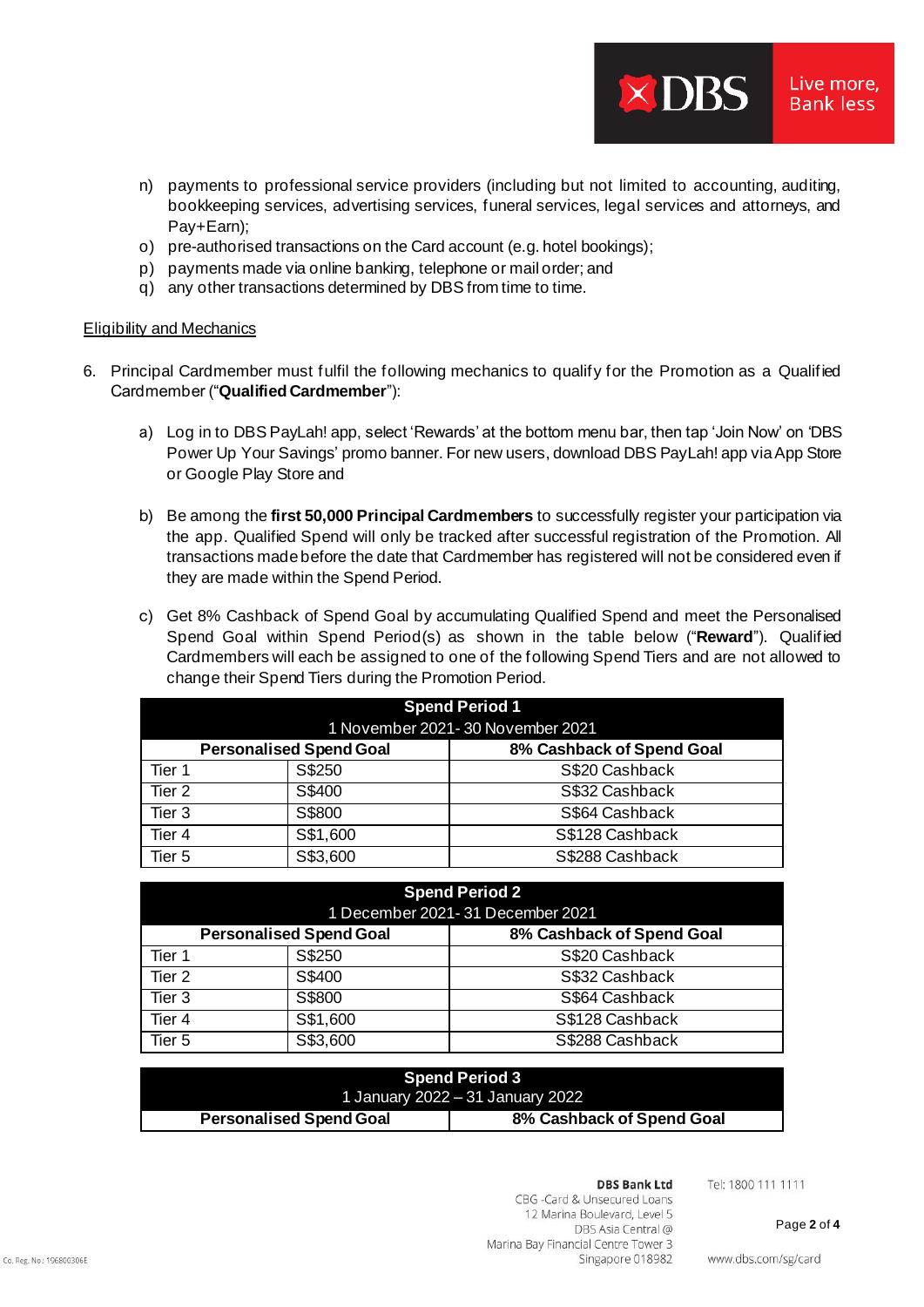| Tier 1 | S\$250   | S\$20 Cashback  |
|--------|----------|-----------------|
| Tier 2 | S\$400   | S\$32 Cashback  |
| Tier 3 | S\$800   | S\$64 Cashback  |
| Tier 4 | S\$1,600 | S\$128 Cashback |
| Tier 5 | S\$3,600 | S\$288 Cashback |

- 7. The Personalised Spend Goal is the sum of all spends across DBS/POSB Card(s) under the Qualified Cardmember during the Promotion Period. For the avoidance of doubt, Qualified Spend incurred by a Supplementary Cardmember in respect of the Promotion shall be accrued to the eligible Principal Cardmember only.
- 8. Only posted transactions captured in the Promotion Tracker will be considered as Qualified Spend. Posted refunds into the Card Account will be computed as a negative spend into the Promotion Spend Tracker for the calendar month. DBS shall not be responsible for any failure or delay in posting of sales transactions which may result in Cardmembers being ineligible for the promotion.

## **Redemption**

- 9. The Cashback amount will be credited to the Qualified Cardmember's card account (smallest 15 or 16-digit card number of the principal cardmember) in the following order of priority: (a) DBS American Express card; (b) DBS Visa card; or (c) DBS/POSB Mastercard card within 5 working days afterthe Qualified Cardmember receives a push notification via DBS PayLah! app that 100% of his/her Personalised Spend Goal has been met.
- 10. Each Qualified Cardmember is entitled to one Reward for each Spend Period, regardless of the total Qualified Spend made by Cardmember in that Spend Period.
- 11. The Cashback shall be forfeited if the Card Account is terminated or suspended at the point of fulfilment.
- 12. The Cashback is non-exchangeable, non-transferable and non-replaceable.

## **General**

- 13. For non-Singapore dollar Qualified Spend charged to a Card, the transaction amount posted in the Cardholder's registered card account (which is inclusive of the exchange rate conversion and commission, if any) will be considered as the amount of the Qualified Spend for the purpose of the minimum spend criteria for the Promotion. These values are subject to change based on the prevailing exchange rate on the posting date.
- 14. DBS may vary these Terms and Conditions or suspend or terminate the Promotion without any notice or liability to any party.
- 15. DBS is entitled to replace the Reward with item(s) of similar or other value without prior notice. DBS may replace, withdraw or add Prize at any time without notice or liability.

Tel: 1800 111 1111

Page **3** of **4**

www.dbs.com/sg/card